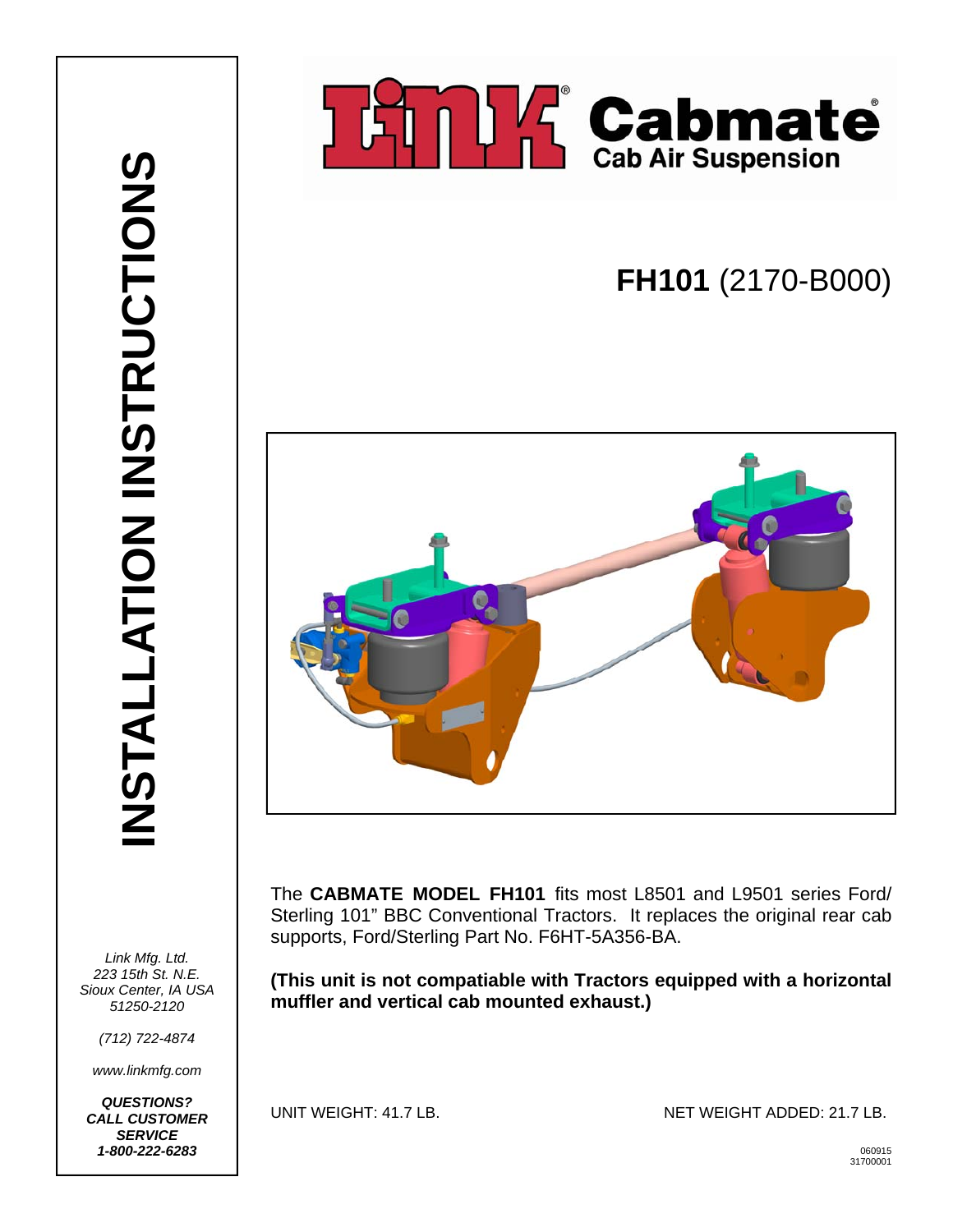# **CABMATE® MODEL FH101**

Review the Parts List on page 3 to become familiar with the different components of the CABMATE.

**IMPORTANT:** Due to many chassis variables caused by installation of special equipment of options, the fit of the FH101CABMATE may be affected and should be evaluated before beginning installation.

**IMPORTANT**: Installation of the CABMATE system will allow the cab to move freely. Before starting installation, check clearances between the cab and any objects the cab may contact when it moves (1 1/2 inches of clearance should be sufficient). The clearance of components that are affected by cab movement, such as exhaust and radiator systems, must also be evaluated.

- A. Remove the top mount bolts from the stock mounts. Securely prop up the cab and remove the rear cab supports. **NOTE:** Save bottom stock mount bolts for later use (Fig. 2)
- B. Mount the Cab Mount Adapters to the cab sill using 1/2" mounting hardware (Item Nos. 15 and 21 on the parts list). Slide the unit halves of the CABMATE between the crossmember and the frame. Loosely fasten the Crossmember Mount Brackets to the Crossmember using the stock mount bolts (Fig. 2). Loosely fasten the Cab Mount Brackets to the Cab Mount Adapters using the 1/2" mounting hardware (Item No. 10 and 22 on the parts list).
- C. Install Lateral Control Rod using the 1/2" mounting hardware (Item Nos. 13, 14 and 20 on the parts list). **SECURELY TIGHTEN ALL FASTENERS.** Lower the cab completely.
- D. See page 2 for plumbing instructions and height adiustments.

E. **IMPORTANT:** After plumbing and height control adjustments are completed, temporarily adjust the CABMATE to its maximum upward position. There must be a minimum of 1/4" gap between the cab and the hood. Adjust the hood hinge forward as necessary (Fig. 3).

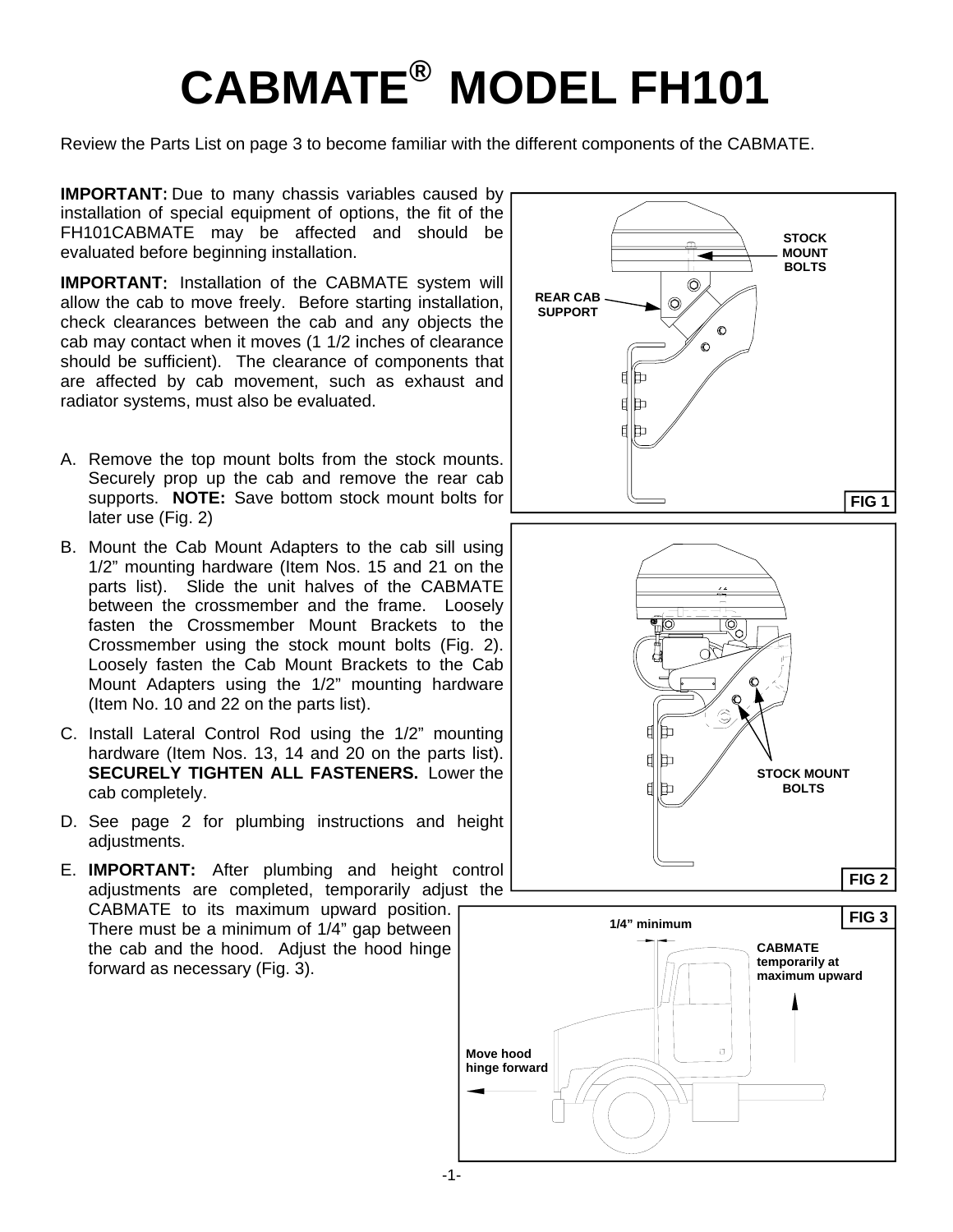#### **PLUMBING INSTRUCTIONS**

**WARNING: FOR SAFTY PURPOSES THE CABMATE MUST BE SUPPLIED FROM A PRESSURE PROTECTED CIRCUIT. IN THE EVENT OF AN AIR LEAK IN THE CAB SUSPENSION, FAILURE TO PROVIDE A PRESSURE PROTECTED CIRCUIT MAY CAUSE LOSS OF AIR PRESSURE TO VITAL SYSTEMS ON THE VEHICLE.** 



malfunction occurs.

**WARNING: LOSS OR APPLICATION OF AIR PRESSURE TO CAB-MATE WILL CAUSE SUDDEN MOVEMENT OF THE CAB. PRIOR TO INSTALLING OR PERFORMING MAINTENANCE, BLOCK UP THE CABMATE TO PREVENT THE POSSIBILITY OF INJURY.** 

**WARNING: CONNECT THE CABMATE DIRECTLY TO THE MAIN AIR TANK. YOU WILL NEED AN AIR PRESSURE PROTECTION VALVE IN THE LINE. (INCLUDED IN THE PRESSUREPROTECTION KIT. LINK MFG. PART NO. 1350-0000). DO NOT USE AN AIR PRESSURE REGULATOR!** 

**A**. With the tank at 0 p.s.i., remove the existing plug or fitting from the desired port.

**B**. Apply joint compound to the fittings and install the pressure protection kit. DO NOT USE TEFLON TAPE. Be sure that the arrows on the valve are pointing in the direction of air flow and the vent hole is pointed down. NOTE: Additional fittings/ reducers may be required to attach the hex nipple to the main air tank.

**C**. Run the 1/4" airline from the shut-off valve to the CABMATE. Be sure that the airline has enough clearance so that there are no pinch points that may restrict or cut the airline. Secure the airline using the cable ties supplied by Link Mfg.

**D**. Tighten all plumbing fittings. Then, with the system at operating pressure (90 to 110 p.s.i), open the Manual Shut-off Valve to supply air to the CABMATE. Check the system for air leaks.

**E**. Check for proper operation of the height control valve. Disconnect the valve linkage from the lever. Push the lever down 45°, air should flow into the air spring(s). Return the lever to the neutral position. Push the lever up 45°, air should exhaust from the air spring(s). Return the lever to the neutral position; no air should flow. Reconnect the valve linkage to the lever.

#### **HEIGHT ADJUSTMENTS**

Measure the design height of the air spring(s). The height should be 3.8 inches  $\pm$  1/16. To change the height,



**MAINTENANCE**  CABMATES need no lubrication and little maintenance. The following components should be checked at the time the truck is being serviced. However, immediate corrective action should be taken if a serious

| <b>COMPONENT</b>            | <b>POSSIBLE PROBLEM</b>                                                                                                                                     | <b>CORRECTIVE ACTION</b>                                                                                                                                                                                                                                                                                                                                         | <b>TORQUE</b>                                                                                                                                    |  |  |
|-----------------------------|-------------------------------------------------------------------------------------------------------------------------------------------------------------|------------------------------------------------------------------------------------------------------------------------------------------------------------------------------------------------------------------------------------------------------------------------------------------------------------------------------------------------------------------|--------------------------------------------------------------------------------------------------------------------------------------------------|--|--|
| <b>Airlines</b>             | Air leaks                                                                                                                                                   | <b>Compression Nut</b><br>Replace airline<br>Hand Tight + 1 Turn                                                                                                                                                                                                                                                                                                 |                                                                                                                                                  |  |  |
| <b>Fittings</b>             | Air leaks                                                                                                                                                   | Remove fitting and apply fresh joint<br>compound. Reinstall fitting, but Do Not<br>Overtighten. Do not use teflon tape.                                                                                                                                                                                                                                          | Threaded into:<br><b>Metal</b><br><b>Plastic</b><br>15<br>Hand Tight<br>Ft. Lbs.<br>$+1$ Turn                                                    |  |  |
| <b>Air Springs</b>          | A. Improper height<br><b>B.</b> Air leakage                                                                                                                 | A. Adjust valve linkage to maintain<br>proper air spring height.<br><b>B.</b> Replace air spring.                                                                                                                                                                                                                                                                | <b>Size</b><br><b>Metal</b><br><b>Plastic</b><br>3/8<br>25 Ft. Lbs<br>04 Ft. Lbs<br>1/2<br>28 Ft. Lbs 10 Ft. Lbs<br>3/4<br>30 Ft. Lbs 10 Ft. Lbs |  |  |
| <b>Height Control Valve</b> | Air spring(s) will not inflate when<br>wheight is added to the cab;<br><b>OR</b><br>Air spring(s) will not deflate when<br>wheight is removed from the cab. | A. Inspect valve to insure drive bearing<br>notch is located on "SUSP" port side of<br>valve. If not, loosen lever screw (but do<br>not remove completely) and pull lever<br>loose from drive bearing, rotate drive<br>bearing until the bearing notch is in the<br>correct position and resecure lever by<br>tightening lever screw.<br><b>B.</b> Replace Valve | <b>1/4 Mount Fasteners</b><br>10 Ft. Lbs.<br><b>Bearing Screw</b><br>40-50 InLbs.                                                                |  |  |
| <b>Shock Absorber</b>       | Insufficient dampening effect                                                                                                                               | Replace shocks                                                                                                                                                                                                                                                                                                                                                   | 45 Ft. Lbs.                                                                                                                                      |  |  |
| <b>Lateral Control Rod</b>  | A. Loose nuts on lateral control rod<br>bolts<br><b>B.</b> Worn bushings.                                                                                   | A. Tighten securely to clamp the inner<br>sleeve.<br><b>B.</b> Replace lateral control rod.                                                                                                                                                                                                                                                                      | 40 Ft. Lbs.                                                                                                                                      |  |  |